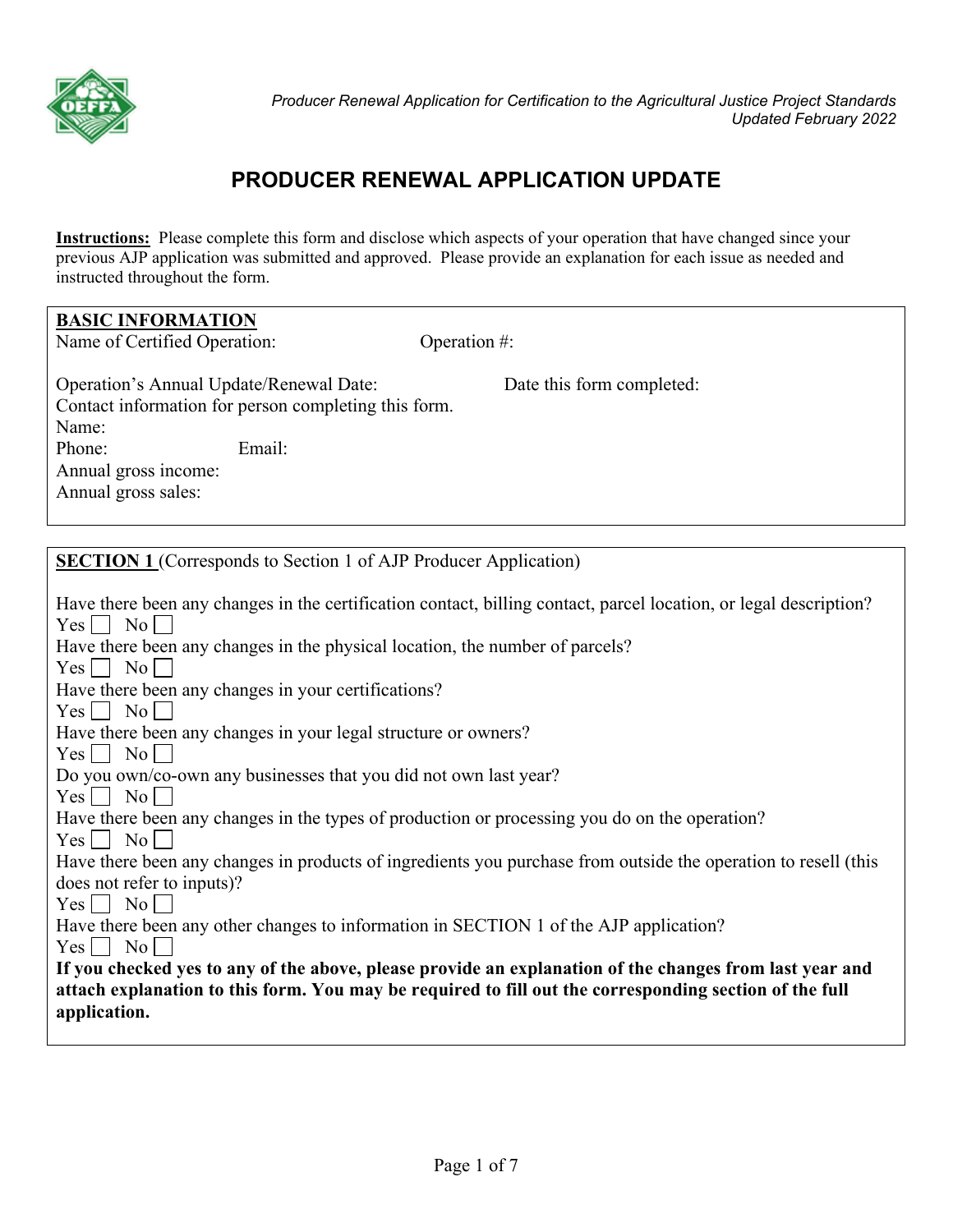

| <b>SECTIONS 2&amp;3</b> (Corresponds to Sections 2&3 of AJP Producer Application) |
|-----------------------------------------------------------------------------------|
|-----------------------------------------------------------------------------------|

| Have there been any changes to producer/buyer agreements?                                   |
|---------------------------------------------------------------------------------------------|
| $Yes$   No                                                                                  |
| Have there been any changes in the buyers that you sell to?                                 |
| $Yes \Box No \Box$                                                                          |
| Have there been any other changes to information in SECTIONS 2 or 3 of the AJP application? |
| $\overline{N_{0}}$<br>Yes                                                                   |

| If you checked yes to any of the above, please provide an explanation of the changes from last year and |
|---------------------------------------------------------------------------------------------------------|
| attach explanation to this form. You may be required to fill out the corresponding section of the full  |
| application.                                                                                            |

| <b>SECTION 4</b> (Corresponds to Section 4 of AJP Producer Application)                                       | Not Applicable (no hired labor) $\vert \ \vert$ |
|---------------------------------------------------------------------------------------------------------------|-------------------------------------------------|
|                                                                                                               |                                                 |
| Have there been any changes in the number of employees working for you?                                       |                                                 |
| $Yes \mid \mid No \mid \mid$                                                                                  |                                                 |
| Have there been any changes in the employee positions on the operation?                                       |                                                 |
| $Yes \mid \mid No \mid \mid$                                                                                  |                                                 |
| Have there been changes in the individuals filling the positions on the operation (promotions, demotions, new |                                                 |
| hires, layoffs, terminations, resignations, etc.)?                                                            |                                                 |
| $Yes \mid \mid No \mid \mid$                                                                                  |                                                 |
| Have you hired any workers through a labor contractor or indirectly since you last submitted your AJP         |                                                 |
| certification application?                                                                                    |                                                 |
| $Yes \Box No \Box$                                                                                            |                                                 |
| Do you intend to or have you changed your workers housing conditions and/or policies?                         |                                                 |
| $Yes \mid \mid No \mid \mid$                                                                                  |                                                 |
| Have there been any other changes to information in SECTION 4 of the AJP application?                         |                                                 |
| $Yes \mid \mid No \mid \mid$                                                                                  |                                                 |
|                                                                                                               |                                                 |
| If you checked yes to any of the above, please provide an explanation of the changes from last year and       |                                                 |
| attach explanation to this form. You may be required to fill out the corresponding section of the full        |                                                 |
| application.                                                                                                  |                                                 |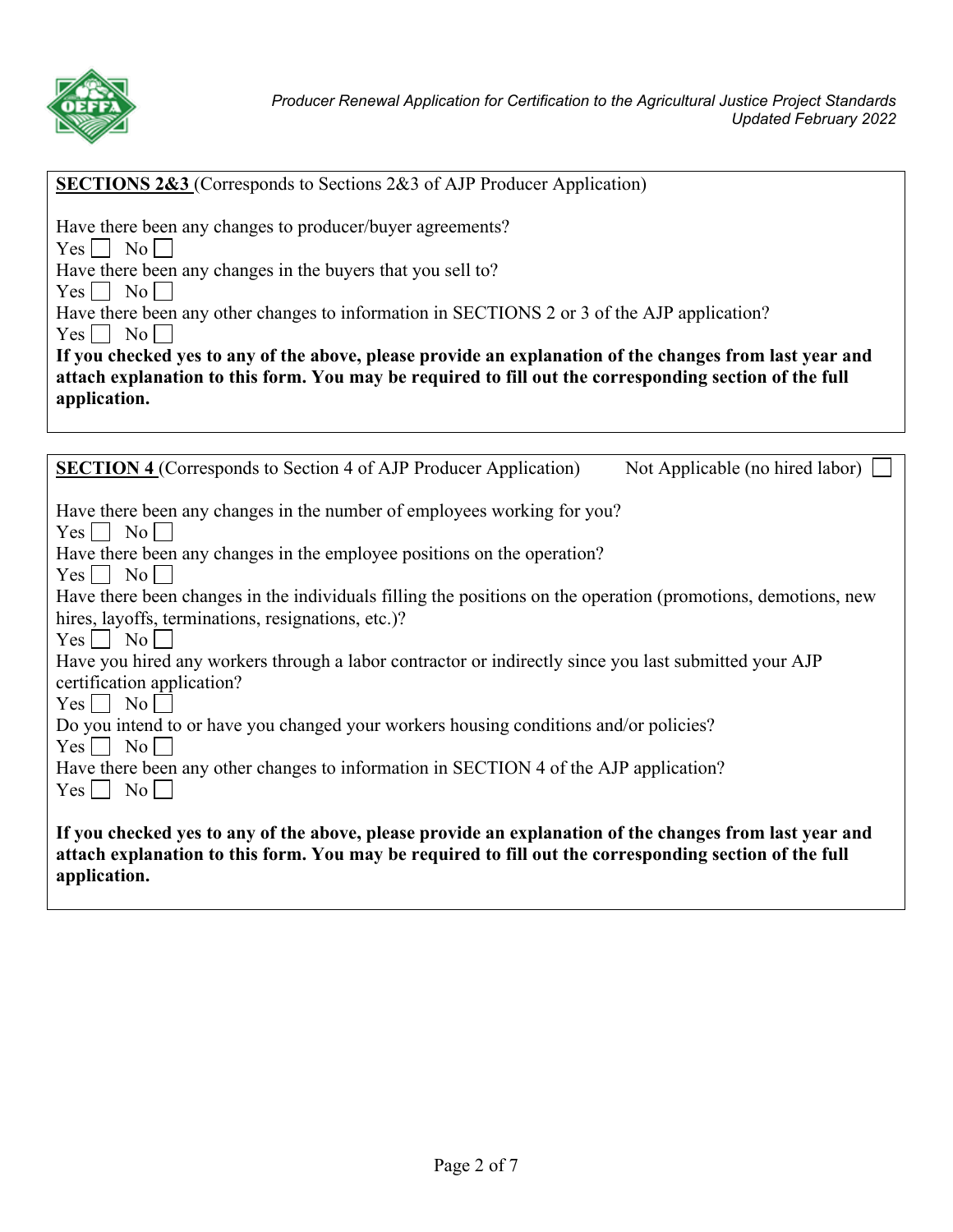

#### **SECTION 5: LIST OF EMPLOYEES & INTERNS**

Provide the following information regarding each employee over the age of 18 (regardless of immigration status), who works or has worked on the operation during the past year. List the entire operation's personnel including ALL employees who were fired, quit, or were laid off in the past year. Also include labor supervisors, employees, office staff, negotiators, temporary (no matter how temporary) and permanent employees, and members of the operation's family who work on the operation and/or receive cash or check for work on the operation, contracted labor, through labor contractor or corre contracted labor contractor or crew leaders, international blank forms if  $\epsilon$ 

|                                    |             |                                                          | contracted labor – through labor contractor or crew leaders, interns and apprentices. Copy and attach an additional blank form if necessary. |                                                                                                       |                     |                                                   |                                |                                     |                                                                                  |                                                                                                                              |                                                                                          |                                                                                               |                                 |                                                       |
|------------------------------------|-------------|----------------------------------------------------------|----------------------------------------------------------------------------------------------------------------------------------------------|-------------------------------------------------------------------------------------------------------|---------------------|---------------------------------------------------|--------------------------------|-------------------------------------|----------------------------------------------------------------------------------|------------------------------------------------------------------------------------------------------------------------------|------------------------------------------------------------------------------------------|-----------------------------------------------------------------------------------------------|---------------------------------|-------------------------------------------------------|
| 5.1.<br>NAME OF<br><b>EMPLOYEE</b> | 5.2.<br>AGE | 5.3.<br>LANGUAGES<br><b>SPOKEN BY</b><br><b>EMPLOYEE</b> | 5.4<br><b>INTERN</b><br>$($ "X" IF YES)<br>IF YES: FILL<br>OUT<br><b>ATTACHMENT</b><br>D                                                     | 5.5.<br><b>POSITION</b><br>(MACHINE<br>OPERATOR,<br>SUPERVISOR,<br><b>FIELD</b><br>EMPLOYEE,<br>ETC.) | 5.6.<br>NATIONALITY | 5.7.<br><b>INITIAL</b><br><b>STARTING</b><br>WAGE | 5.8.<br><b>CURRENT</b><br>WAGE | 5.9.<br>SEASONAL<br><b>EMPLOYEE</b> | 5.10.<br>NUMBER OF<br>SEASONS/<br>YEARS<br><b>WORKING AT</b><br><b>OPERATION</b> | 5.11.<br><b>HEALTH AND</b><br>SAFETY<br>TRAINING<br><b>RECEIVED</b><br>(TRACTOR,<br><b>CHEMICAL</b><br>APPLICATION,<br>ETC.) | 5.12.<br>LIVING IN<br>PRODUCER-<br>PROVIDED HOUSING<br>IF YES: FILL OUT<br>ATTACHMENT A. | 5.13.<br>IF LIVING IN<br><b>PRODUCER</b><br>PROVIDED<br>HOUSING-<br><b>AMOUNT</b><br>CHARGED? | 5.14<br><b>WORK</b><br>ENDED?   | For certifier<br>use:<br>Interviewed<br>at inspection |
|                                    |             |                                                          | $\square$ yes<br>□Attached<br>D                                                                                                              |                                                                                                       |                     | yr started<br>wage then                           |                                | $\Box$ yes<br>$\Box$ no             | seasons/<br>years                                                                |                                                                                                                              | $\Box$ yes<br>$\Box$ no                                                                  |                                                                                               | $\Box$ yes<br>$\blacksquare$ no | Г                                                     |
|                                    |             |                                                          | $\Box$ yes<br>□Attached<br>D                                                                                                                 |                                                                                                       |                     | yr started<br>wage then                           |                                | $\Box$ yes<br>$\Box$ no             | seasons/<br>years                                                                |                                                                                                                              | $\Box$ yes<br>$\Box$ no                                                                  |                                                                                               | $\Box$ yes<br>$\Box$ no         | $\Box$                                                |
|                                    |             |                                                          | $\Box$ yes<br>□ Attached<br>D                                                                                                                |                                                                                                       |                     | yr started<br>wage then                           |                                | $\Box$ yes<br>$\Box$ no             | seasons/<br>years                                                                |                                                                                                                              | $\Box$ yes<br>$\Box$ no                                                                  |                                                                                               | $\Box$ yes<br>$\Box$ no         | $\Box$                                                |
|                                    |             |                                                          | $\Box$ yes<br>□Attached<br>D                                                                                                                 |                                                                                                       |                     | yr started<br>wage then                           |                                | $\Box$ yes<br>$\Box$ no             | seasons/<br>years                                                                |                                                                                                                              | $\Box$ yes<br>$\Box$ no                                                                  |                                                                                               | $\Box$ yes<br>$\Box$ no         | $\Box$                                                |
|                                    |             |                                                          | $\Box$ yes<br>□Attached<br>D                                                                                                                 |                                                                                                       |                     | yr started<br>wage then                           |                                | $\Box$ yes<br>$\Box$ no             | seasons/<br>years                                                                |                                                                                                                              | $\Box$ yes<br>$\Box$ no                                                                  |                                                                                               | $\Box$ yes<br>$\Box$ no         | $\Box$                                                |
|                                    |             |                                                          | $\Box$ yes<br>□Attached<br>D                                                                                                                 |                                                                                                       |                     | yr started<br>wage then                           |                                | $\Box$ yes<br>$\Box$ no             | seasons/<br>years                                                                |                                                                                                                              | $\Box$ yes<br>$\Box$ no                                                                  |                                                                                               | $\Box$ yes<br>$\Box$ no         | $\Box$                                                |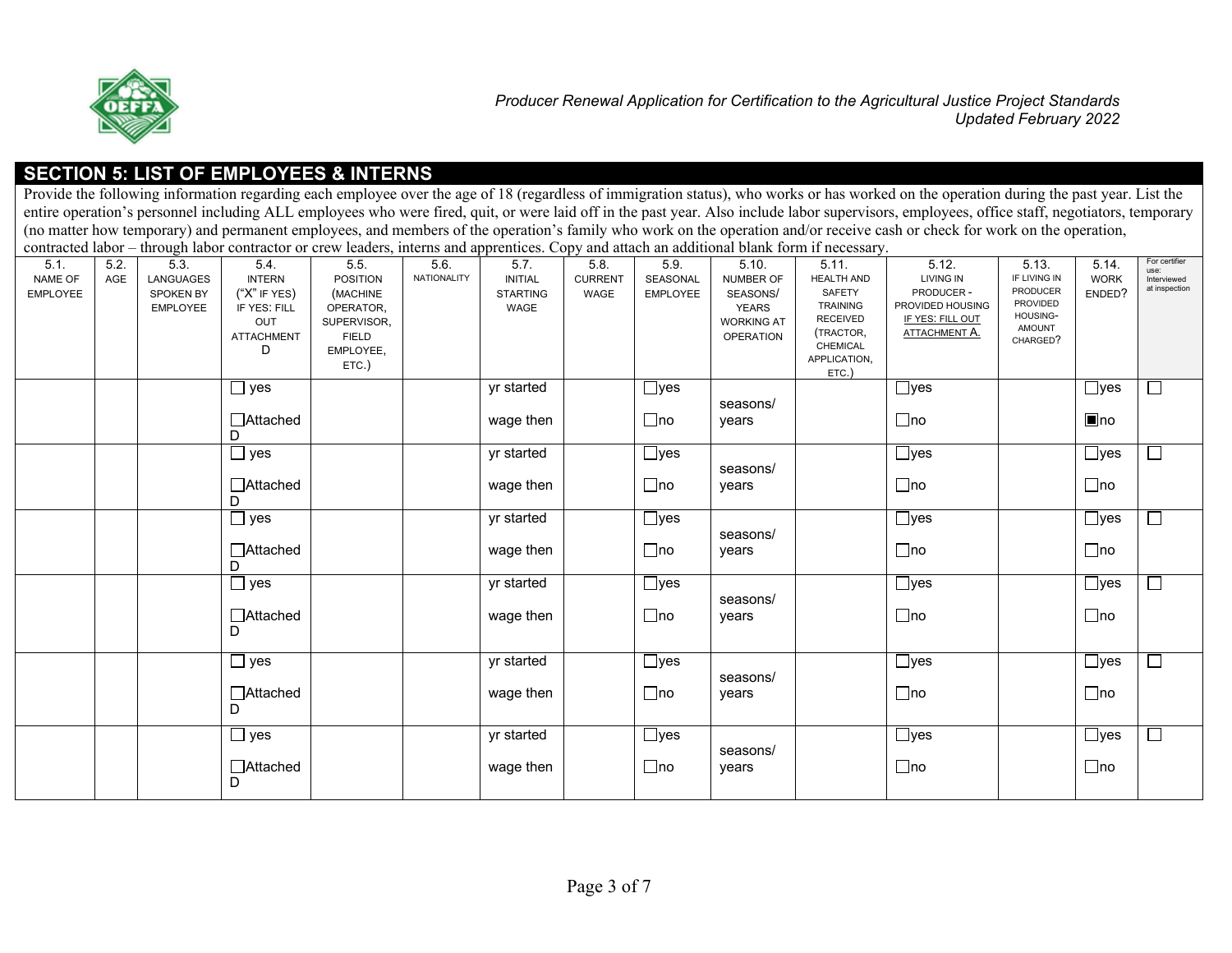

| <b>SECTION 6</b> (Corresponds to Section 6 of AJP Producer Application)                                     |
|-------------------------------------------------------------------------------------------------------------|
| Have there been any changes to the labor contract, agreement, or employee/personnel manual?                 |
| $Yes \Box No \Box$                                                                                          |
| Have there been any changes in your employment of employees under the age of 18?                            |
| $Yes \nightharpoonup No$                                                                                    |
| Do you intend to hire any employees under the age of 18 this year?                                          |
| $Yes \mid No \mid$                                                                                          |
| Have you had any labor violations since last's years application was submitted?                             |
| $Yes \nightharpoonup No$                                                                                    |
| Have there been any changes made to your operation's grievance process in the past year?                    |
| $Yes \nightharpoonup No$                                                                                    |
| Have any complaints been submitted to the operation owner/manager or supervisors by an employee in the past |
| year?                                                                                                       |
| $Yes \mid \text{No} \mid$                                                                                   |
| Have any workers been fired/hired/laid off or quit in the past year?                                        |
| $Yes \nightharpoonup No \nightharpoonup$                                                                    |
| Have there been any other changes to information in SECTION 6 of the AJP application?                       |
| $Yes \bigsqcup No \bigsqcup$                                                                                |
|                                                                                                             |
| If you checked yes to any of the above, please provide an explanation of the changes from last year and     |
| attach explanation to this form. You may be required to fill out the corresponding section of the full      |
| application.                                                                                                |
|                                                                                                             |
|                                                                                                             |
| <b>SECTION 7</b> (Corresponds to Section 7 of AJP Producer Application)                                     |
| Do you intend to or have you changed your procedures or content for worker training?                        |
|                                                                                                             |

 $Yes \nightharpoonup No \nightharpoonup$ 

|                                          | Have there been any other changes to information in SECTION 7 of the AJP application? |  |  |
|------------------------------------------|---------------------------------------------------------------------------------------|--|--|
| $Yes \nightharpoonup No \nightharpoonup$ |                                                                                       |  |  |

 **If you checked yes to any of the above, please provide an explanation of the changes from last year and attach explanation to this form. You may be required to fill out the corresponding section of the full application.** 

| If you have hired new workers in the past year, have these workers been trained on their rights under AJP, legal |  |
|------------------------------------------------------------------------------------------------------------------|--|
| rights and on health and safety on the operation?                                                                |  |

 $Yes \Box No \Box$ 

Have they received the AJP worker rights pamphlet?

 $Yes \Box No \Box$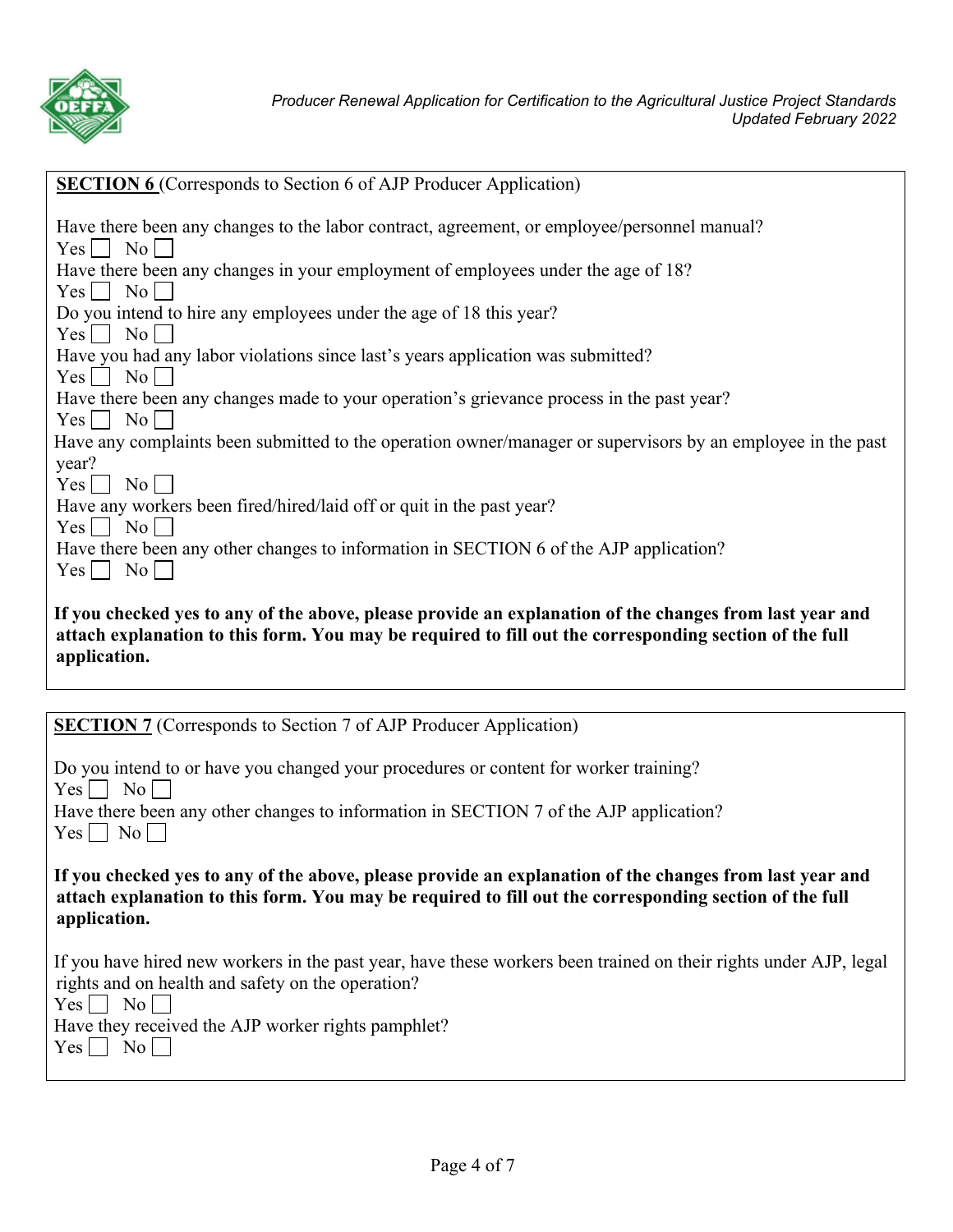

#### **SECTION 8** (Corresponds to Section 8 of AJP Producer Application)

Do you pay any workers less than a living wage?

 $Yes \nightharpoonup No \nightharpoonup$ 

Are there any changes to the wages and benefits on the operation?

 $Yes \mid \mid No \mid \mid$ 

|                                                                                                                                                                                                                                                                                                                                                                                                                                                                                 |  |  |  |  |  |  | Have there been any other changes to the information in SECTION 8 of the AJP Application? |  |
|---------------------------------------------------------------------------------------------------------------------------------------------------------------------------------------------------------------------------------------------------------------------------------------------------------------------------------------------------------------------------------------------------------------------------------------------------------------------------------|--|--|--|--|--|--|-------------------------------------------------------------------------------------------|--|
| $\overline{\phantom{a}}$ $\overline{\phantom{a}}$ $\overline{\phantom{a}}$ $\overline{\phantom{a}}$ $\overline{\phantom{a}}$ $\overline{\phantom{a}}$ $\overline{\phantom{a}}$ $\overline{\phantom{a}}$ $\overline{\phantom{a}}$ $\overline{\phantom{a}}$ $\overline{\phantom{a}}$ $\overline{\phantom{a}}$ $\overline{\phantom{a}}$ $\overline{\phantom{a}}$ $\overline{\phantom{a}}$ $\overline{\phantom{a}}$ $\overline{\phantom{a}}$ $\overline{\phantom{a}}$ $\overline{\$ |  |  |  |  |  |  |                                                                                           |  |

|--|--|--|

## **If you checked yes to any of the above, please provide an explanation and attach the explanation to this form. You may be required to fill out the corresponding section of the full application.**

**SECTION 9** (Corresponds to Section 9 of AJP Producer Application)

|  |  | Have there been any changes to your operation's health and safety plan or policies? |
|--|--|-------------------------------------------------------------------------------------|
|  |  |                                                                                     |

 $Yes \Box No \Box$ 

Have there been any accidents on the operation in the last year?

 $Yes \Box No \Box$ 

Have there been any other changes to the information in SECTION 9 of the AJP Application?

 $Yes \tNo$ 

## **If you checked yes to any of the above, please provide an explanation and attach the explanation to this form. You may be required to fill out the corresponding section of the full application.**

## **SECTION 10**

I agree to uphold the AJP Standards (including but not limited to):

- Maintain respect and dignity in working relationships on the operation and with buyers
- Assert my rights as a producer to freedom of association and to respect those rights for my employees
- Keep my farm operation a safe and healthy place to work
- Be transparent in workplace expectations and needs
- Work to provide living wages and fair benefits for workers
- Protect children on the operation
- Not discriminate based on race, creed, national or ethnic origin, nationality, gender, gender identity, age, handicap or disability (including HIV status), union or political activity, immigration status\*, citizenship status, marital status or sexual orientation.
- Terminate/discipline workers only for just cause
- Include in my production costs living wages for myself and my employees, and
- Continually push to improve the quality of my operation and conditions of work on the operation.

I agree to all in the list above

*\*This standard does not restrict an employer from complying with legally required procedures such as in the USA I-9 verification procedures.*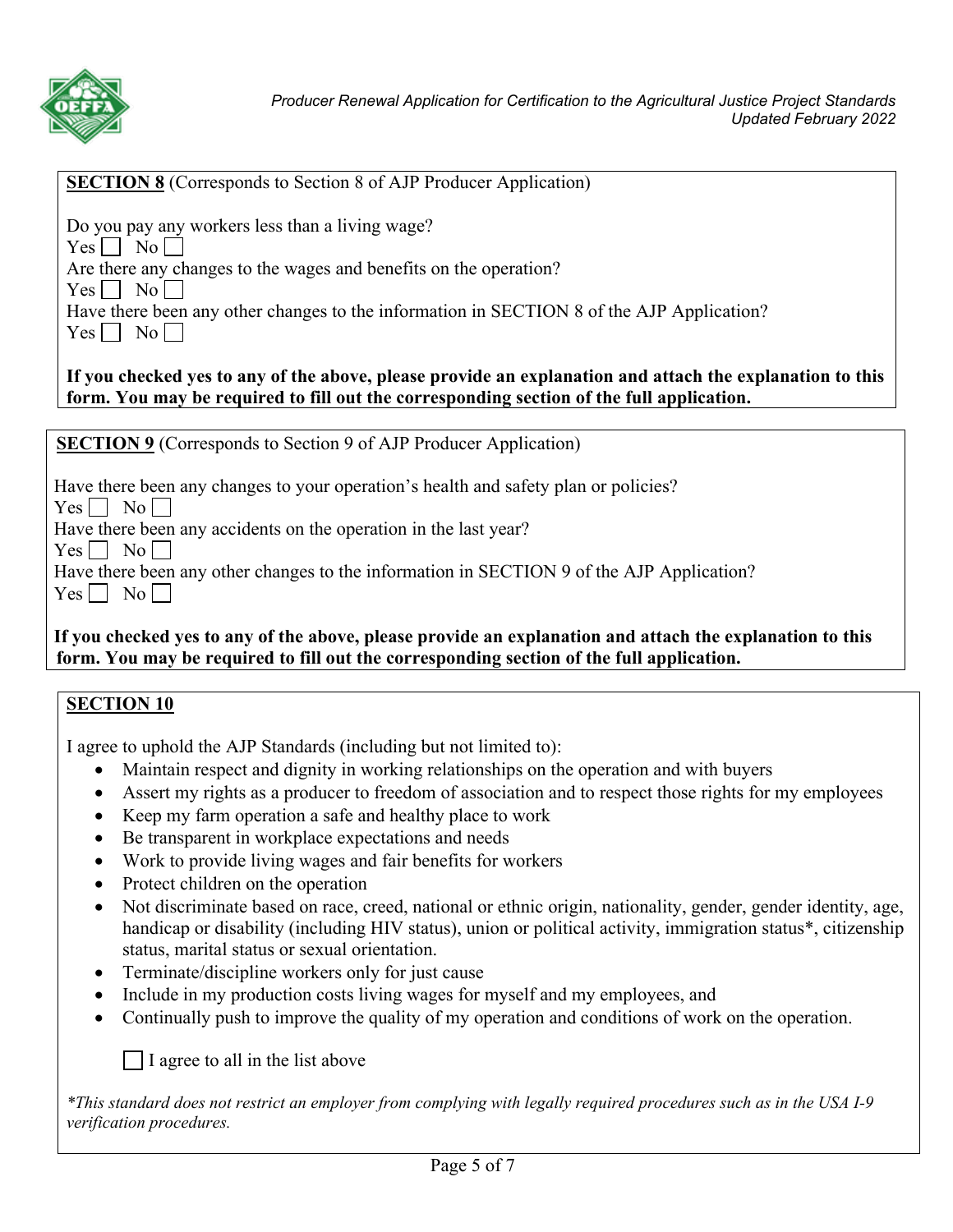

## **SECTION 11**

Describe the way in which your operation has improved in the past year related to the principles of the AJP standards:

If improvements planned were not accomplished describe: Efforts made:

Why these were not accomplished/successful:

A revised continual improvement plan for employment practices for next year:

Please describe any optional standards (those in the standards document that are in italics) that you choose to implement:

| I have answered yes to at least one question in the following sections: |
|-------------------------------------------------------------------------|
|-------------------------------------------------------------------------|